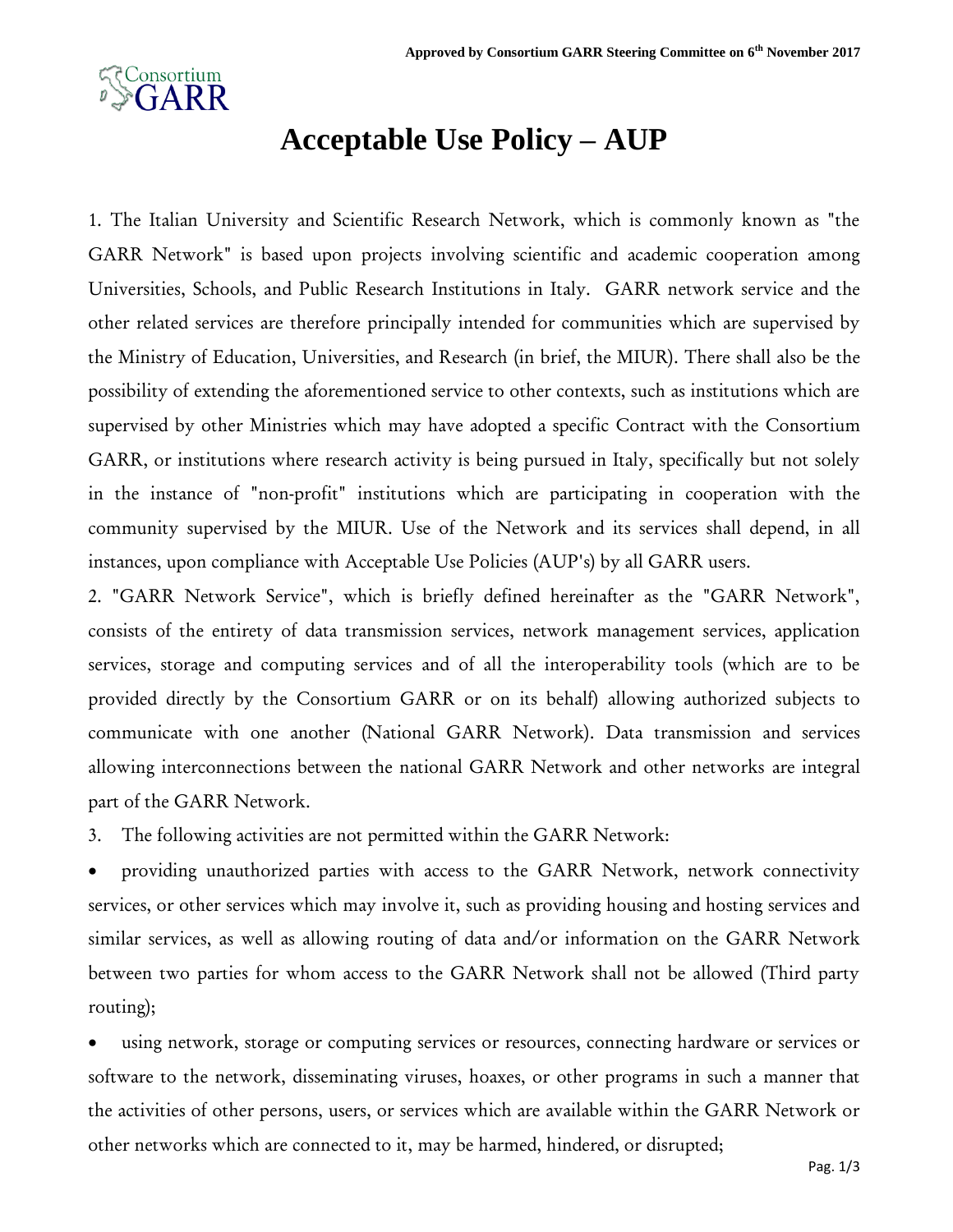## **Consortium**  $\hat{A}$  R R

 creating or transmitting or store (unless these activities may occur for research purposes or in a specifically regulated and lawful mode in all instances) any images, data, or other material, which may be offensive, libelous, obscene, or indecent, or which may offend human dignity, specially if said items pertain to gender, race, or religious beliefs;

 transmitting unrequested commercial and/or advertising material ("spamming"), as well as allowing use of one's own resources by third parties for activities of this kind;

 damaging, destroying, or seeking unauthorized access to data, or violating other users' confidentiality, including interception or dissemination of passwords, confidential cryptographic codes, and any other personal data, as it is defined by legislation pertaining to privacy protection;

 using services or resources made available by GARR for commercial purposes if they are not residual with respect of the institutional activities of the authorized subjects;

 engaging in any other activities on the GARR Network which may be prohibited by the domestic legislation, by international standards, or by rules and customs ("netiquette") pertaining the use of networks and the access to network services;

4. Responsibility for the content of materials being produced and disseminated using the network and its services is attributable to the persons producing and disseminating said materials. In situations involving persons who have not attained adulthood, responsibility may also involve persons whom the law defines as guardians in relation to minors' activities.

5. Participants who are allowed access (S.A.) to GARR Network, as defined by the document "GARR Network Access Rules", may use the Network and its services for all of their own institutional activities. Institutional activities are to be understood as any activity pertaining to completion of functions defined by the statute of an authorized participant, including activities within the context of contracts or agreements which have been approved by the respective probated institutions, provided that use shall occur for institutional purposes. Institutional activities shall specifically include participants' research and educational activities, administrative functions and functions involving participants for whom access is allowed, along with research activities on behalf of third parties, with exclusion of any situations which are explicitly not allowed by this document. Other participants who are approved for temporary network access (S.A.T.) may only engage in the entire series of activities indicated within the authorization itself.